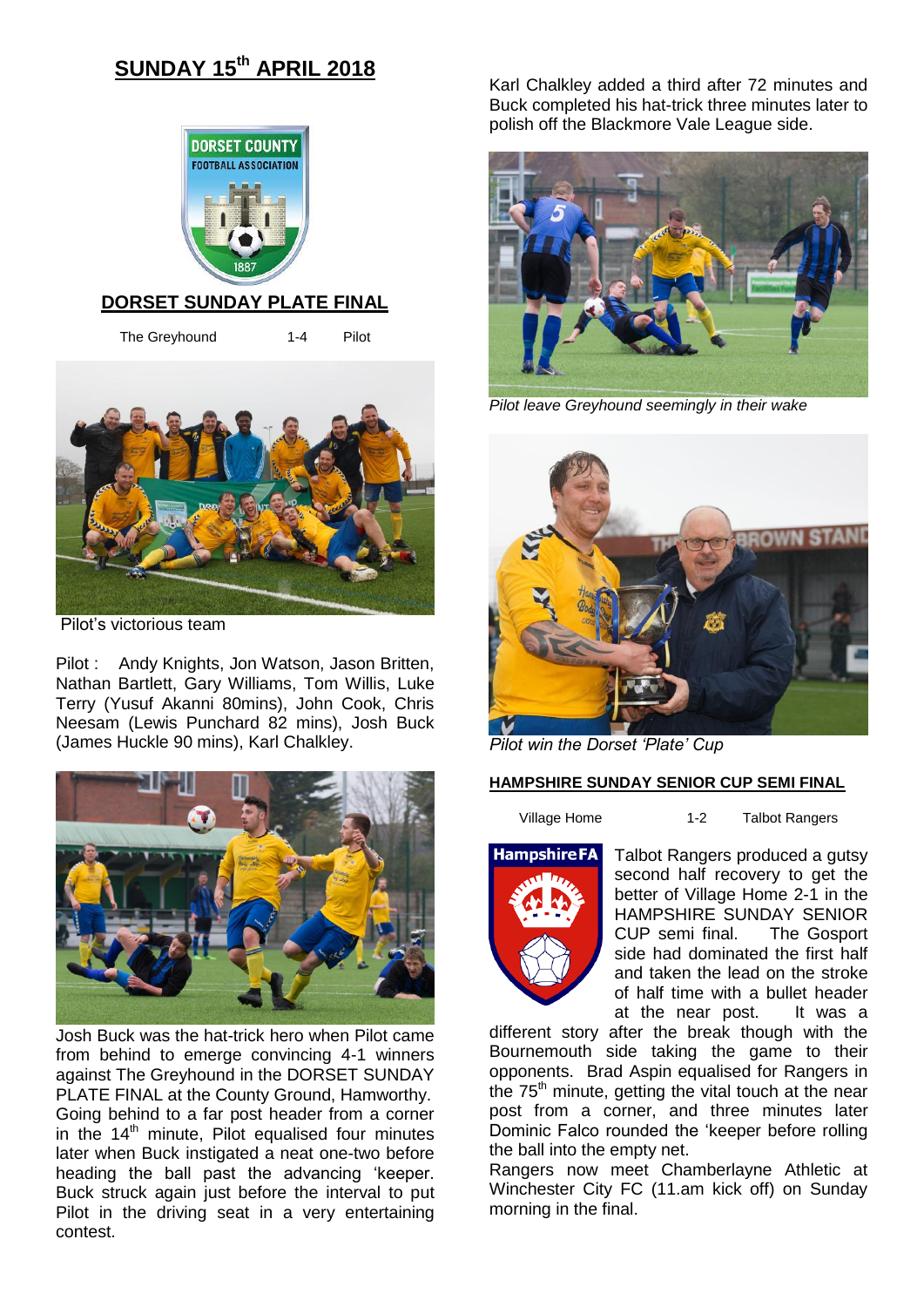## **HAYWARD SUNDAY LEAGUE ROUND UP**



**Sunday 15th April 2018 Division One** Vienna Suttoners 2-8 East Christchurch SSC Shoulder of Mutton 1-0 NMO

DIVISION ONE champions East Christchurch SSC completed their league campaign with an unbeaten record when they accounted for Vienna Suttoners 8-2 thanks to Jamie Trimble's hat-trick and further goals from Dan Hancock (2), Jonny King, Alex Whitehouse, and Trevor Griffin. Richard Gosby and Niall Johnson provided some consolation for Suttoners.

In the other Division One game, Shoulder of Mutton hauled themselves of the bottom of the table after Louis Baker settled the issue 1-0 against fellow strugglers NMO.

| POS            | <b>DIVISION ONE</b>       | Р  | w  | D             |   | GD    | PTS |
|----------------|---------------------------|----|----|---------------|---|-------|-----|
|                | East Christchurch SSC     | 14 | 11 | 3             | 0 | 38    | 36  |
| 2              | <b>AFC Burton</b>         | 14 | 9  | 4             | 1 | 32    | 31  |
| 3              | Abbey                     | 12 |    | $\mathcal{P}$ | 3 | 28    | 23  |
| $\overline{4}$ | <b>Talbot Rangers</b>     | 14 | 4  | 2             | 8 | -2    | 14  |
| 5              | Vienna Suttoners          | 13 | 4  | 2             | 7 | -8    | 14  |
| 6              | Shoulder of Mutton United | 14 | 4  | 1             | 9 | $-30$ | 13  |
|                | Tradecost UAB             | 13 | 4  | 0             | 9 | $-33$ | 12  |
| 8              | N M O                     | 14 | 3  | 2             | 9 | $-25$ | 11  |
|                |                           |    |    |               |   |       |     |

#### **Division Two**

| <b>Bmth Electric</b> | $1 - 7$ | <b>AFC Stourvale</b> |
|----------------------|---------|----------------------|
| Loch & Quay          | 9-0     | Rushmere             |
| <b>Parley Sports</b> | 4-4     | JP Morgan            |

Loch & Quay clinched the DIVISION TWO title in style, hammering nearest rivals Rushmere 9-0 thanks to Ben Hatch, Dan Hiscock, Pepe Smith, Chris Dillon, James Murray, Ed Brewer, Charlie Heggan, and a couple of goals from Rhys Jones. The unbeaten champions still have two league games left in addition to their M.A. Hart In-Excess Cup final with West Howe on Wednesday  $9<sup>th</sup>$  May. Ali Garard gave third placed Bournemouth Electric six of the best when AFC Stourvale gave the Sparkies a 7-1 drubbing. Robbie Johnston was the other Stourvale marksman while Fernanado da Silva Moreira scored Electric's consolation goal.

Luke Brown, Kelly Barth, Conor Reid, and Jack Rutterford netted for fourth placed JP Morgan but they had to settle for a point when Martin Johnson and Liam Williamson scored two each to earn Parley Sports a 4-4 draw.

| POS                   | <b>DIVISION TWO</b>         |         | Р  | w         | D |                      | GD    | <b>PTS</b> |
|-----------------------|-----------------------------|---------|----|-----------|---|----------------------|-------|------------|
| 1                     | Loch and Quay               |         | 16 | 15        | 1 | 0                    | 67    | 46         |
| 2                     | Rushmere                    |         | 17 | 12        | 1 | 4                    | 26    | 37         |
| 3                     | <b>Bournemouth Electric</b> |         | 18 | 10        | 1 | 7                    | 3     | 31         |
| 4                     | JPMorgan                    |         | 18 | 10        | 2 | 6                    | 7     | $29*$      |
| 5                     | <b>AFC Stourvale</b>        |         | 18 | 8         | 2 | 8                    | 1     | 26         |
| 6                     | <b>Bournemouth Sports</b>   |         | 18 | 7         | 0 | 11                   | $-13$ | 21         |
| 7                     | <b>Parley Sports</b>        |         | 16 | 5         | 5 | 6                    | 9     | 20         |
| 8                     | <b>AFC Wimborne</b>         |         | 17 | 5         | 1 | 11                   | $-17$ | 16         |
| 9                     | N M O Reserves              |         | 17 | 5         | 1 | 11                   | $-23$ | 16         |
| 10                    | Magpies                     |         | 17 | 1         | 2 | 14                   | $-60$ | 5          |
| <b>Division Three</b> |                             |         |    |           |   |                      |       |            |
|                       | Ferndown Forest             | $2 - 3$ |    |           |   | <b>Bmth Athletic</b> |       |            |
| Tavla Spor            |                             | $3-2$   |    | West Howe |   |                      |       |            |

Ritchie Whiting and Alex Lee netted for DIVISION THREE leaders West Howe but their unbeaten record was ruined when championship rivals Tavla Spor shaded it 3-2 with goals from Sami Makhloufi, Husam Aurow, and Baris Basbaydar. Kevin Crabb struck twice in Bournemouth Athletic's 3-2 win over Ferndown Forest with Jack Knight also on target. Jude Butler and Kyle Allman were the Forest scorers.

| <b>POS</b>                | <b>DIVISION THREE</b>        |                  | Р         | w  | D |    | GD    | <b>PTS</b> |
|---------------------------|------------------------------|------------------|-----------|----|---|----|-------|------------|
| 1                         | West Howe                    |                  | 17        | 12 | 4 | 1  | 33    | 40         |
| 2                         | Tavla Spor                   |                  | 16        | 12 | 3 | 1  | 53    | 39         |
| 3                         | Poole Wanderers              |                  | 18        | 11 | 0 | 7  | -6    | 33         |
| 4                         | Vienna Suttoners Res         |                  | 16        | 9  | 1 | 6  | 13    | 28         |
| 5                         | <b>Richmond Park Rangers</b> |                  | 18        | 8  | 2 | 8  | -9    | 26         |
| 6                         | Bournemouth Athletic         |                  | 16        | 8  | 1 | 7  | -2    | 25         |
| 7                         | <b>AFC Fiveways</b>          |                  | 18        | 6  | 3 | 9  | 1     | 21         |
| 8                         | <b>AFC Burton Res</b>        |                  | 17        | 5  | 1 | 11 | $-13$ | 16         |
| 9                         | Tavern                       |                  | 18        | 3  | 2 | 13 | $-25$ | 11         |
| 10                        | Ferndown Forest              |                  | 18        | 3  | 1 | 14 | $-45$ | 10         |
|                           | <b>Division Four</b>         |                  |           |    |   |    |       |            |
| Newtown Athletic<br>$5-1$ |                              | Bearwood Broncos |           |    |   |    |       |            |
|                           | Poole Borough                | $4 - 1$          | Scott V   |    |   |    |       |            |
| o o<br>Dortobootor.       |                              |                  | $M$ ordon |    |   |    |       |            |

Portchester 8-0 Morden West Mullen  $3-4$  KB Sports

Newtown Athletic lead DIVISION FOUR on goal difference after their 5-1 victory over Bearwood Broncos thanks to Liam Holland's hat-trick and further goals from Adam Janes and Dan Molyneaux.

Third placed Portchester are just a point adrift of the leading pair after walloping Morden 8-0 courtesy of James Jordan, Shane Fox, Enoch Kwoffie, James Hill, Alex Hawey, and a Lukas Brown hat-trick.

Scott Turner (2) and Chris Baldry struck for West Mullen but KB Sports had the edge 4-3 thanks to Mac Raney, Kieran Burnett, and a couple of goals from Harry Gibson.

Lewis Armstrong struck twice in Poole Borough's 4-1 success against Scott V with Connor Whitlock and Josh Russell adding one each.

| <b>POS</b> | <b>DIVISION FOUR</b>  |     | w                    | - D | GD  | <b>PTS</b> |
|------------|-----------------------|-----|----------------------|-----|-----|------------|
|            | Newtown Athletic      |     | 14 9                 | 3 2 | -34 | $33*$      |
| 2          | <b>Alderney Manor</b> | 16. | $10 \quad 3 \quad 3$ |     | 30  | 33         |
| 3          | Portchester           |     | 16 10 2              |     | 17  | 32         |
| 4          | <b>KB Sports</b>      |     |                      |     |     | 28         |